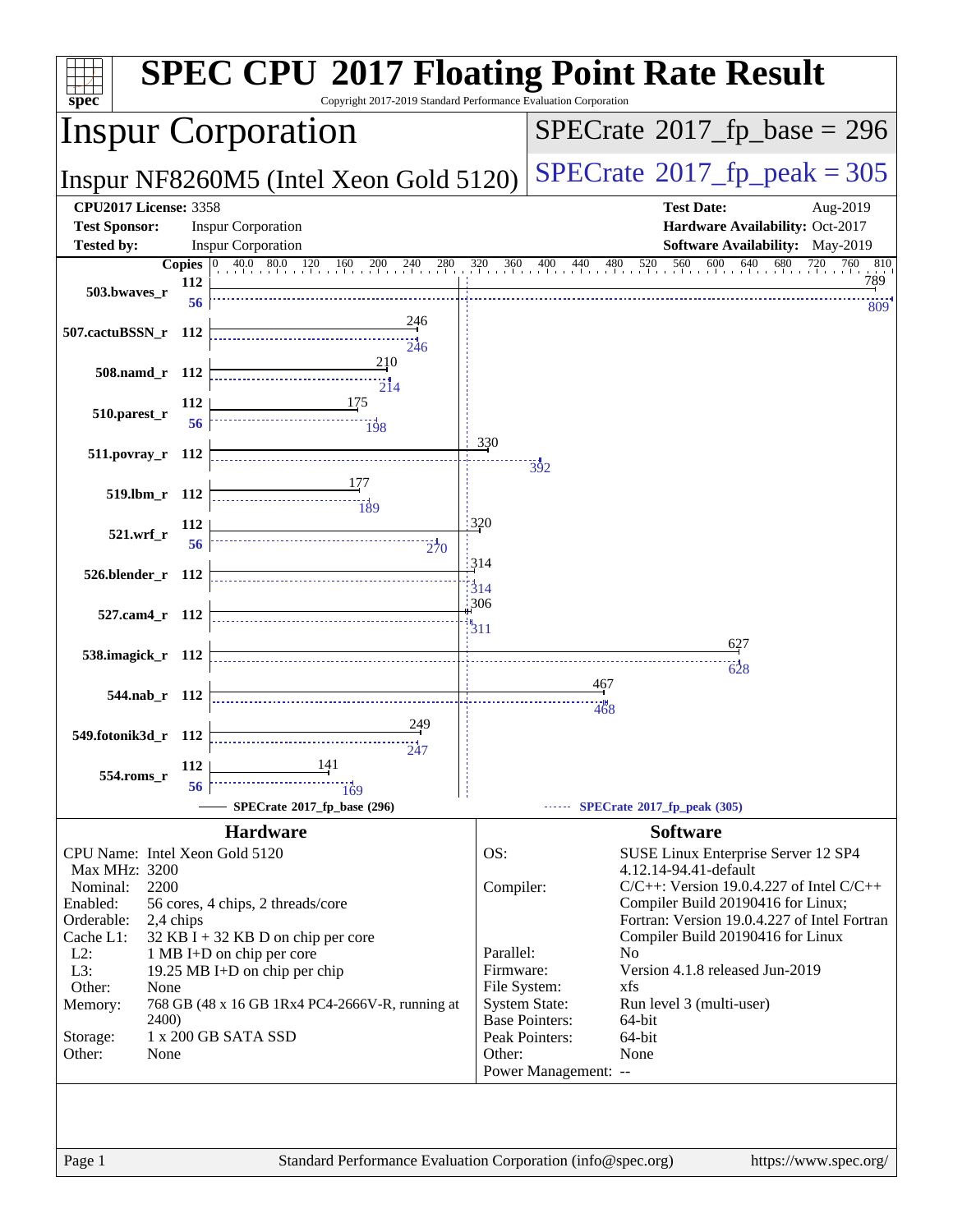| <b>SPEC CPU®2017 Floating Point Rate Result</b>                                                          |               |                |       |                |                                            |                                        |       |               |                |              |                   |              |                |              |
|----------------------------------------------------------------------------------------------------------|---------------|----------------|-------|----------------|--------------------------------------------|----------------------------------------|-------|---------------|----------------|--------------|-------------------|--------------|----------------|--------------|
| Copyright 2017-2019 Standard Performance Evaluation Corporation<br>spec                                  |               |                |       |                |                                            |                                        |       |               |                |              |                   |              |                |              |
| <b>Inspur Corporation</b>                                                                                |               |                |       |                | $SPECTate$ <sup>®</sup> 2017_fp_base = 296 |                                        |       |               |                |              |                   |              |                |              |
| Inspur NF8260M5 (Intel Xeon Gold 5120)                                                                   |               |                |       |                |                                            | $SPECTate@2017_fp\_peak = 305$         |       |               |                |              |                   |              |                |              |
| <b>CPU2017 License: 3358</b>                                                                             |               |                |       |                |                                            |                                        |       |               |                |              | <b>Test Date:</b> |              | Aug-2019       |              |
| <b>Test Sponsor:</b><br><b>Inspur Corporation</b><br>Hardware Availability: Oct-2017                     |               |                |       |                |                                            |                                        |       |               |                |              |                   |              |                |              |
| <b>Tested by:</b><br><b>Inspur Corporation</b>                                                           |               |                |       |                |                                            | <b>Software Availability:</b> May-2019 |       |               |                |              |                   |              |                |              |
| <b>Results Table</b>                                                                                     |               |                |       |                |                                            |                                        |       |               |                |              |                   |              |                |              |
|                                                                                                          |               |                |       | <b>Base</b>    |                                            |                                        |       |               |                |              | <b>Peak</b>       |              |                |              |
| <b>Benchmark</b>                                                                                         | <b>Copies</b> | <b>Seconds</b> | Ratio | <b>Seconds</b> | Ratio                                      | <b>Seconds</b>                         | Ratio | <b>Copies</b> | <b>Seconds</b> | <b>Ratio</b> | <b>Seconds</b>    | <b>Ratio</b> | <b>Seconds</b> | <b>Ratio</b> |
| 503.bwaves r                                                                                             | 112           | 1423           | 789   | 1424           | 789                                        | 1423                                   | 789   | 56            | 694            | 810          | 694               | 809          | 694            | 809          |
| 507.cactuBSSN r                                                                                          | 112           | 577            | 246   | 576            | 246                                        | 576                                    | 246   | 112           | 576            | 246          | 575               | 246          | 576            | 246          |
| 508.namd_r                                                                                               | 112           | 505            | 211   | 507            | 210                                        | 507                                    | 210   | 112           | 498            | 214          | 497               | 214          | 500            | 213          |
| 510.parest_r                                                                                             | 112           | 1672           | 175   | 1668           | 176                                        | 1672                                   | 175   | 56            | 742            | 197          | 742               | 198          | 742            | 198          |
| 511.povray_r                                                                                             | 112           | 794            | 329   | 793            | 330                                        | 791                                    | 330   | 112           | 667            | 392          | 667               | 392          | 670            | 390          |
| 519.1bm r                                                                                                | 112           | 667            | 177   | 666            | 177                                        | 665                                    | 178   | 112           | 625            | 189          | 623               | 189          | 624            | 189          |
| $521$ .wrf r                                                                                             | 112           | 783            | 320   | 782            | 321                                        | 785                                    | 320   | 56            | 466            | 269          | 465               | 270          | 464            | 270          |
| 526.blender_r                                                                                            | 112           | 544            | 314   | 543            | 314                                        | 543                                    | 314   | 112           | 543            | 314          | 544               | 314          | 544            | 314          |
| 527.cam4_r                                                                                               | 112           | 633            | 309   | 645            | 303                                        | 639                                    | 306   | 112           | 630            | 311          | 634               | 309          | 630            | 311          |
| 538.imagick_r                                                                                            | 112           | 444            | 627   | 444            | 628                                        | 444                                    | 627   | 112           | 444            | 628          | 443               | 629          | 444            | 627          |
| 544.nab r                                                                                                | 112           | 403            | 468   | 404            | 467                                        | 404                                    | 467   | 112           | 404            | 467          | 400               | 471          | 402            | 468          |
| 549.fotonik3d r                                                                                          | 112           | 1751           | 249   | 1745           | 250                                        | 1752                                   | 249   | 112           | 1768           | 247          | 1770              | 247          | 1770           | 247          |
| 554.roms_r                                                                                               | 112           | 1266           | 141   | 1268           | 140                                        | 1262                                   | 141   | 56            | 525            | 169          | 526               | 169          | 525            | 169          |
| $SPECrate^*2017_fp\_base =$<br>296                                                                       |               |                |       |                |                                            |                                        |       |               |                |              |                   |              |                |              |
| $SPECrate^*2017_fp_peak =$<br>305                                                                        |               |                |       |                |                                            |                                        |       |               |                |              |                   |              |                |              |
| Results appear in the order in which they were run. Bold underlined text indicates a median measurement. |               |                |       |                |                                            |                                        |       |               |                |              |                   |              |                |              |
| <b>Submit Notes</b>                                                                                      |               |                |       |                |                                            |                                        |       |               |                |              |                   |              |                |              |

 The numactl mechanism was used to bind copies to processors. The config file option 'submit' was used to generate numactl commands to bind each copy to a specific processor. For details, please see the config file.

#### **[Operating System Notes](http://www.spec.org/auto/cpu2017/Docs/result-fields.html#OperatingSystemNotes)**

Stack size set to unlimited using "ulimit -s unlimited"

#### **[General Notes](http://www.spec.org/auto/cpu2017/Docs/result-fields.html#GeneralNotes)**

Environment variables set by runcpu before the start of the run: LD\_LIBRARY\_PATH = "/home/CPU2017/lib/intel64"

 Binaries compiled on a system with 1x Intel Core i9-799X CPU + 32GB RAM memory using Redhat Enterprise Linux 7.5 Transparent Huge Pages enabled by default Prior to runcpu invocation Filesystem page cache synced and cleared with: sync; echo 3> /proc/sys/vm/drop\_caches runcpu command invoked through numactl i.e.: numactl --interleave=all runcpu <etc>

**(Continued on next page)**

Page 2 Standard Performance Evaluation Corporation [\(info@spec.org\)](mailto:info@spec.org) <https://www.spec.org/>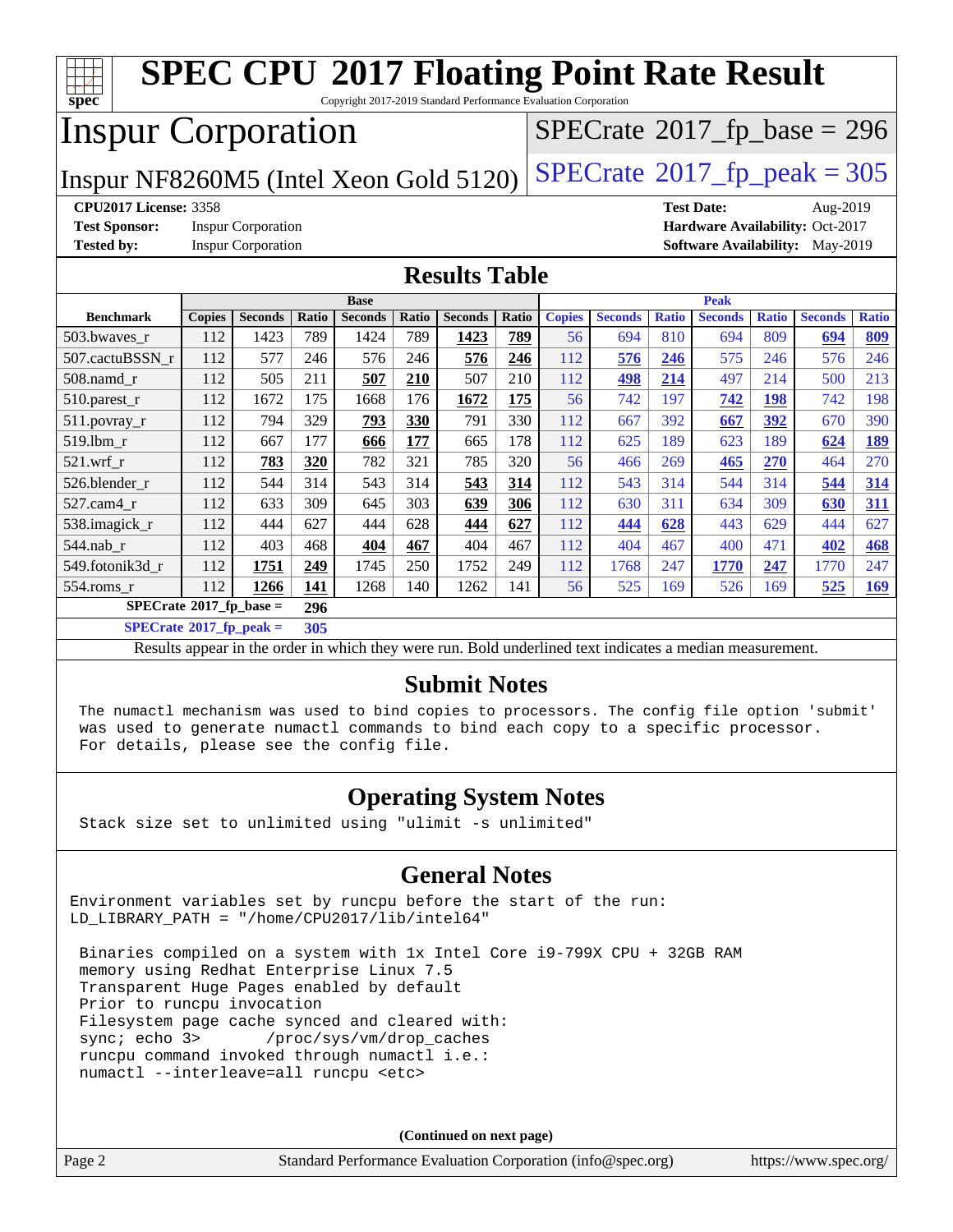#### **[spec](http://www.spec.org/) [SPEC CPU](http://www.spec.org/auto/cpu2017/Docs/result-fields.html#SPECCPU2017FloatingPointRateResult)[2017 Floating Point Rate Result](http://www.spec.org/auto/cpu2017/Docs/result-fields.html#SPECCPU2017FloatingPointRateResult)** Copyright 2017-2019 Standard Performance Evaluation Corporation Inspur Corporation Inspur NF8260M5 (Intel Xeon Gold 5120)  $SPECrate@2017_fp\_peak = 305$  $SPECrate@2017_fp\_peak = 305$  $SPECTate$ <sup>®</sup>[2017\\_fp\\_base =](http://www.spec.org/auto/cpu2017/Docs/result-fields.html#SPECrate2017fpbase) 296 **[CPU2017 License:](http://www.spec.org/auto/cpu2017/Docs/result-fields.html#CPU2017License)** 3358 **[Test Date:](http://www.spec.org/auto/cpu2017/Docs/result-fields.html#TestDate)** Aug-2019 **[Test Sponsor:](http://www.spec.org/auto/cpu2017/Docs/result-fields.html#TestSponsor)** Inspur Corporation **[Hardware Availability:](http://www.spec.org/auto/cpu2017/Docs/result-fields.html#HardwareAvailability)** Oct-2017 **[Tested by:](http://www.spec.org/auto/cpu2017/Docs/result-fields.html#Testedby)** Inspur Corporation **[Software Availability:](http://www.spec.org/auto/cpu2017/Docs/result-fields.html#SoftwareAvailability)** May-2019 **[General Notes \(Continued\)](http://www.spec.org/auto/cpu2017/Docs/result-fields.html#GeneralNotes)** Yes: The test sponsor attests, as of date of publication, that CVE-2017-5754 (Meltdown) is mitigated in the system as tested and documented. Yes: The test sponsor attests, as of date of publication, that CVE-2017-5753 (Spectre variant 1) is mitigated in the system as tested and documented. Yes: The test sponsor attests, as of date of publication, that CVE-2017-5715 (Spectre variant 2) is mitigated in the system as tested and documented. **[Platform Notes](http://www.spec.org/auto/cpu2017/Docs/result-fields.html#PlatformNotes)** BIOS and OS configuration: SCALING\_GOVERNOR set to Performance Hardware Prefetch set to Disable VT Support set to Disable C1E Support set to Disable IMC (Integrated memory controller) Interleaving set to 1-way Sub NUMA Cluster (SNC) set to Enable Sysinfo program /home/CPU2017/bin/sysinfo Rev: r5974 of 2018-05-19 9bcde8f2999c33d61f64985e45859ea9 running on linux-8z2k Mon Aug 26 23:26:00 2019 SUT (System Under Test) info as seen by some common utilities. For more information on this section, see <https://www.spec.org/cpu2017/Docs/config.html#sysinfo> From /proc/cpuinfo model name : Intel(R) Xeon(R) Gold 5120 CPU @ 2.20GHz

 112 "processors" cores, siblings (Caution: counting these is hw and system dependent. The following excerpts from /proc/cpuinfo might not be reliable. Use with caution.) cpu cores : 14 siblings : 28 physical 0: cores 0 1 2 3 4 5 6 8 9 10 11 12 13 14 physical 1: cores 0 1 2 3 4 5 6 8 9 10 11 12 13 14

 physical 2: cores 0 1 2 3 4 5 6 8 9 10 11 12 13 14 physical 3: cores 0 1 2 3 4 5 6 8 9 10 11 12 13 14

 From lscpu: Architecture: x86\_64 CPU op-mode(s): 32-bit, 64-bit Byte Order: Little Endian  $CPU(s):$  112 On-line CPU(s) list: 0-111 Thread(s) per core: 2 Core(s) per socket: 14

4 "physical id"s (chips)

**(Continued on next page)**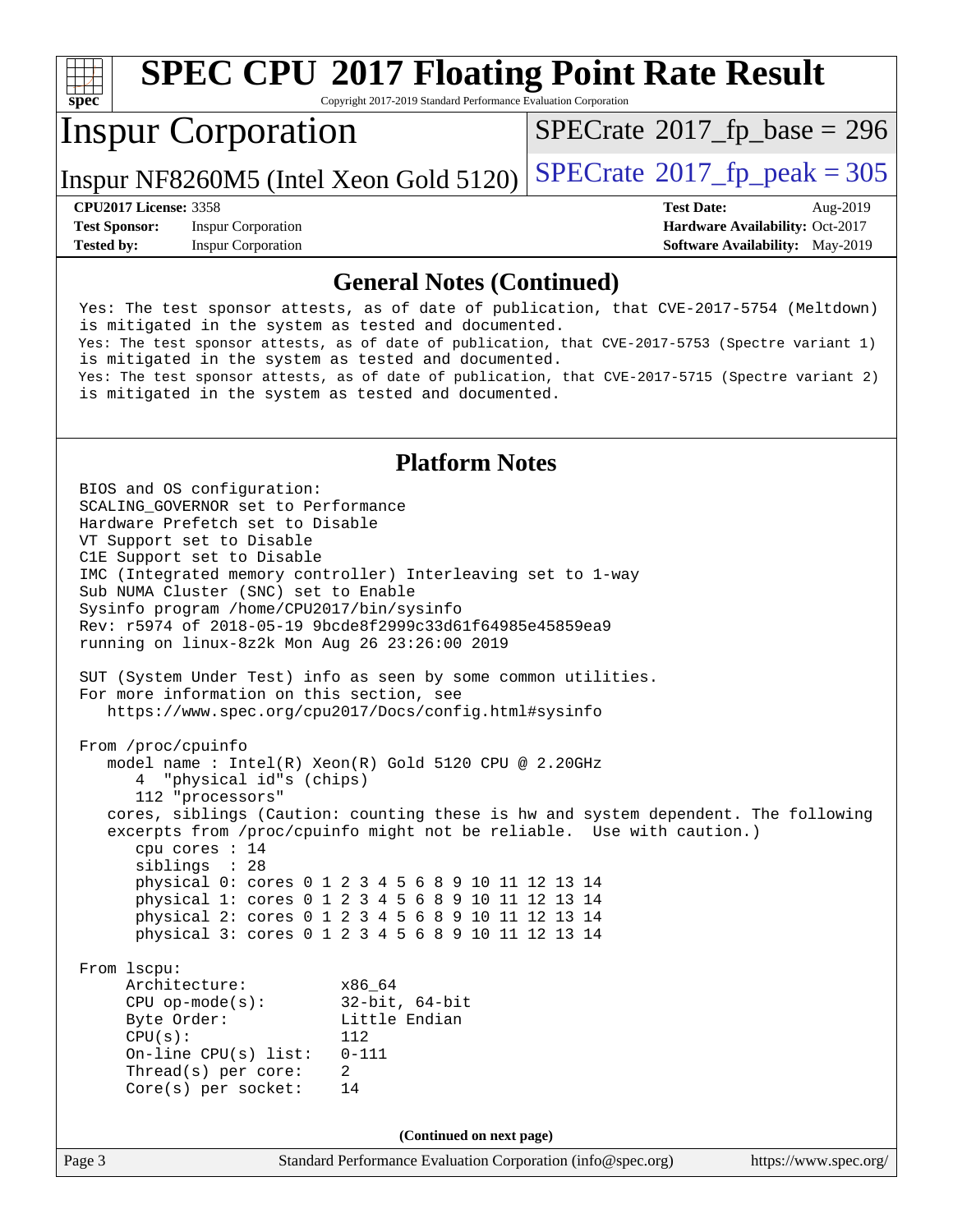

**(Continued on next page)**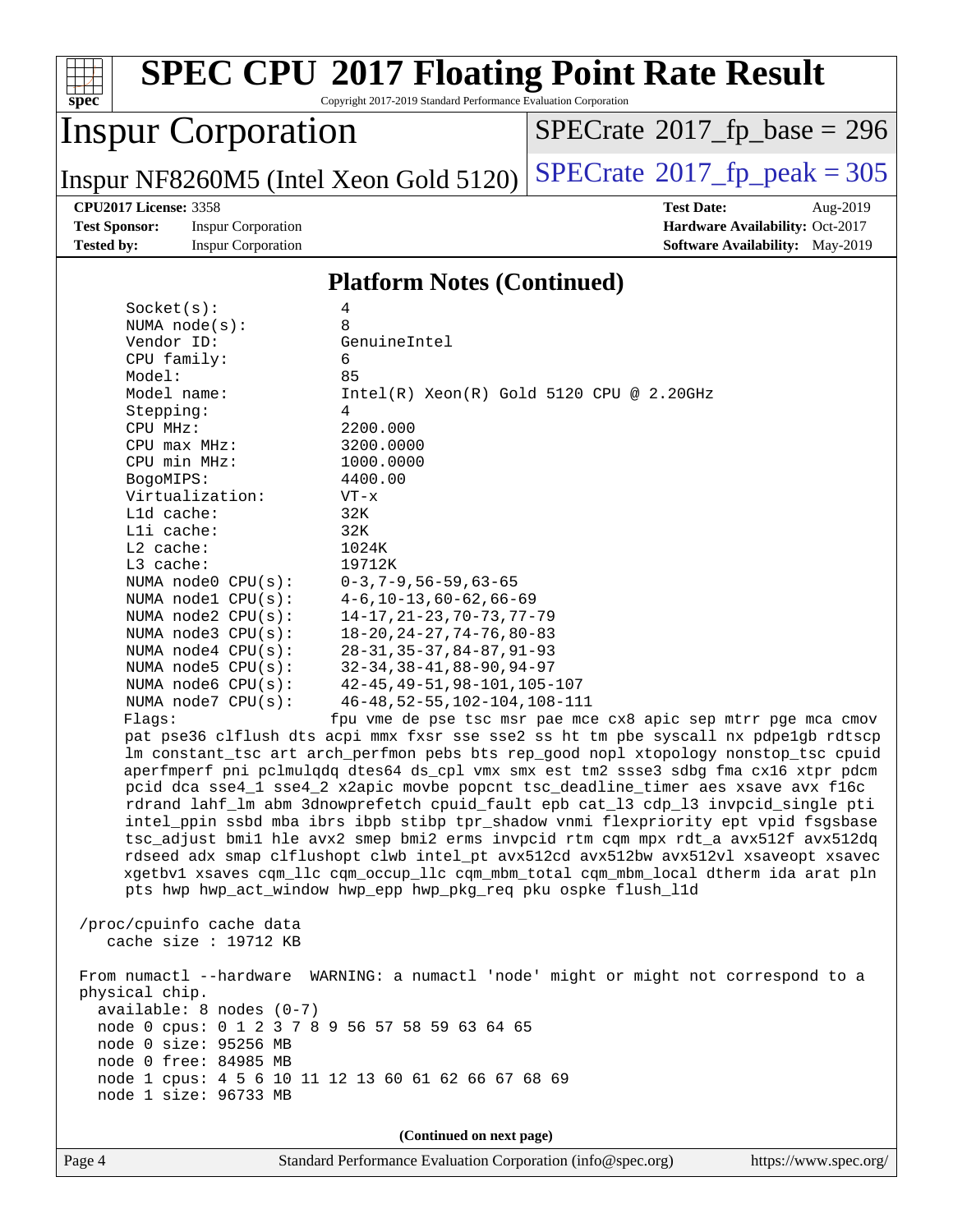| <b>SPEC CPU®2017 Floating Point Rate Result</b>                                                           |                                                                    |  |  |  |  |  |
|-----------------------------------------------------------------------------------------------------------|--------------------------------------------------------------------|--|--|--|--|--|
| spec<br>Copyright 2017-2019 Standard Performance Evaluation Corporation                                   |                                                                    |  |  |  |  |  |
| <b>Inspur Corporation</b>                                                                                 | $SPECrate^{\circ}2017$ [p base = 296                               |  |  |  |  |  |
| Inspur NF8260M5 (Intel Xeon Gold 5120)                                                                    | $SPECTate^{\circ}2017$ _fp_peak = 305                              |  |  |  |  |  |
| <b>CPU2017 License: 3358</b>                                                                              | <b>Test Date:</b><br>Aug-2019                                      |  |  |  |  |  |
| <b>Test Sponsor:</b><br><b>Inspur Corporation</b><br><b>Tested by:</b><br><b>Inspur Corporation</b>       | Hardware Availability: Oct-2017<br>Software Availability: May-2019 |  |  |  |  |  |
|                                                                                                           |                                                                    |  |  |  |  |  |
| <b>Platform Notes (Continued)</b>                                                                         |                                                                    |  |  |  |  |  |
| node 1 free: 90795 MB                                                                                     |                                                                    |  |  |  |  |  |
| node 2 cpus: 14 15 16 17 21 22 23 70 71 72 73 77 78 79                                                    |                                                                    |  |  |  |  |  |
| node 2 size: 96762 MB                                                                                     |                                                                    |  |  |  |  |  |
| node 2 free: 91071 MB<br>node 3 cpus: 18 19 20 24 25 26 27 74 75 76 80 81 82 83                           |                                                                    |  |  |  |  |  |
| node 3 size: 96762 MB                                                                                     |                                                                    |  |  |  |  |  |
| node 3 free: 91072 MB                                                                                     |                                                                    |  |  |  |  |  |
| node 4 cpus: 28 29 30 31 35 36 37 84 85 86 87 91 92 93                                                    |                                                                    |  |  |  |  |  |
| node 4 size: 96762 MB                                                                                     |                                                                    |  |  |  |  |  |
| node 4 free: 91069 MB                                                                                     |                                                                    |  |  |  |  |  |
| node 5 cpus: 32 33 34 38 39 40 41 88 89 90 94 95 96 97                                                    |                                                                    |  |  |  |  |  |
| node 5 size: 96762 MB<br>node 5 free: 91079 MB                                                            |                                                                    |  |  |  |  |  |
| node 6 cpus: 42 43 44 45 49 50 51 98 99 100 101 105 106 107                                               |                                                                    |  |  |  |  |  |
| node 6 size: 96762 MB                                                                                     |                                                                    |  |  |  |  |  |
| node 6 free: 91025 MB                                                                                     |                                                                    |  |  |  |  |  |
| node 7 cpus: 46 47 48 52 53 54 55 102 103 104 108 109 110 111                                             |                                                                    |  |  |  |  |  |
| node 7 size: 96548 MB                                                                                     |                                                                    |  |  |  |  |  |
| node 7 free: 90858 MB                                                                                     |                                                                    |  |  |  |  |  |
| node distances:<br>node<br>$\overline{0}$<br>$\overline{1}$<br>2<br>6<br>7                                |                                                                    |  |  |  |  |  |
| $\overline{5}$<br>3<br>4<br>21<br>21<br>31<br>21<br>21<br>0:<br>10<br>11<br>31                            |                                                                    |  |  |  |  |  |
| 1:<br>11<br>10<br>21<br>21<br>31<br>31<br>21<br>21                                                        |                                                                    |  |  |  |  |  |
| 2:<br>21<br>21<br>10<br>21<br>21<br>11<br>31<br>31                                                        |                                                                    |  |  |  |  |  |
| 3:<br>21<br>21<br>11<br>10<br>21<br>21<br>31<br>31                                                        |                                                                    |  |  |  |  |  |
| 21<br>21<br>21<br>21<br>4 :<br>31<br>31<br>10<br>11                                                       |                                                                    |  |  |  |  |  |
| 31<br>21<br>21<br>11<br>21<br>21<br>5 :<br>31<br>10                                                       |                                                                    |  |  |  |  |  |
| 6:<br>21<br>31<br>21<br>21<br>31<br>21<br>10<br>11<br>21<br>31<br>31<br>21<br>7 :<br>21<br>21<br>11<br>10 |                                                                    |  |  |  |  |  |
|                                                                                                           |                                                                    |  |  |  |  |  |
| From /proc/meminfo                                                                                        |                                                                    |  |  |  |  |  |
| MemTotal:<br>790888080 kB                                                                                 |                                                                    |  |  |  |  |  |
| $\mathbf 0$<br>HugePages_Total:                                                                           |                                                                    |  |  |  |  |  |
| Hugepagesize:<br>2048 kB                                                                                  |                                                                    |  |  |  |  |  |
| /usr/bin/lsb_release -d                                                                                   |                                                                    |  |  |  |  |  |
| SUSE Linux Enterprise Server 12 SP4                                                                       |                                                                    |  |  |  |  |  |
|                                                                                                           |                                                                    |  |  |  |  |  |
| From /etc/*release* /etc/*version*                                                                        |                                                                    |  |  |  |  |  |
| SuSE-release:                                                                                             |                                                                    |  |  |  |  |  |
| SUSE Linux Enterprise Server 12 (x86_64)                                                                  |                                                                    |  |  |  |  |  |
| $VERSION = 12$                                                                                            |                                                                    |  |  |  |  |  |
| PATCHLEVEL = 4<br># This file is deprecated and will be removed in a future service pack or release.      |                                                                    |  |  |  |  |  |
| # Please check /etc/os-release for details about this release.                                            |                                                                    |  |  |  |  |  |
| os-release:                                                                                               |                                                                    |  |  |  |  |  |
| NAME="SLES"                                                                                               |                                                                    |  |  |  |  |  |
|                                                                                                           |                                                                    |  |  |  |  |  |
| (Continued on next page)                                                                                  |                                                                    |  |  |  |  |  |
|                                                                                                           |                                                                    |  |  |  |  |  |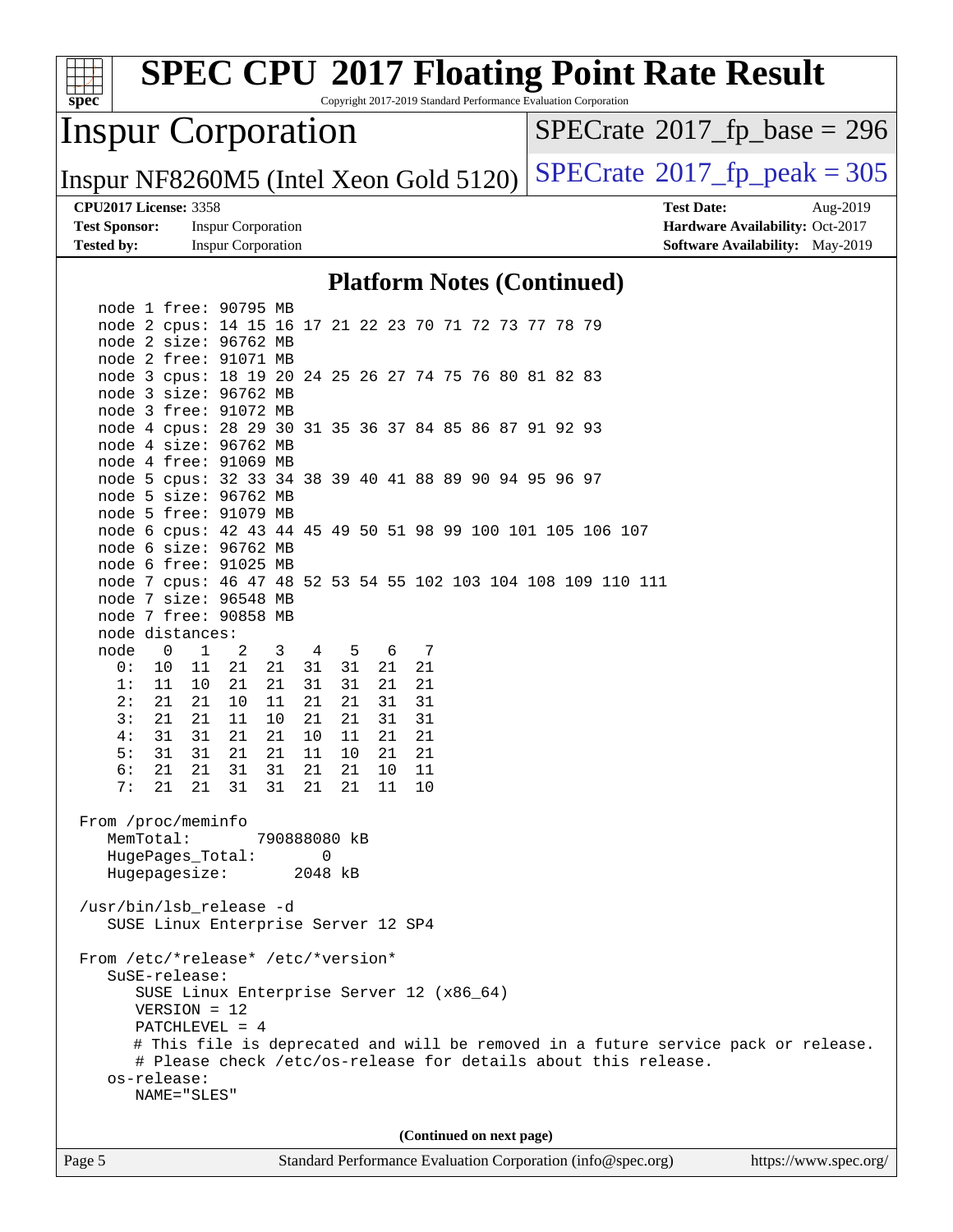| <b>SPEC CPU®2017 Floating Point Rate Result</b><br>Copyright 2017-2019 Standard Performance Evaluation Corporation<br>spec <sup>®</sup>                                                                                                                                                                                                                                                                     |                                                                                                     |  |  |  |  |
|-------------------------------------------------------------------------------------------------------------------------------------------------------------------------------------------------------------------------------------------------------------------------------------------------------------------------------------------------------------------------------------------------------------|-----------------------------------------------------------------------------------------------------|--|--|--|--|
| <b>Inspur Corporation</b>                                                                                                                                                                                                                                                                                                                                                                                   | $SPECrate^{\circ}2017$ fp base = 296                                                                |  |  |  |  |
| Inspur NF8260M5 (Intel Xeon Gold 5120)                                                                                                                                                                                                                                                                                                                                                                      | $SPECTate$ <sup>®</sup> 2017_fp_peak = 305                                                          |  |  |  |  |
| <b>CPU2017 License: 3358</b><br><b>Test Sponsor:</b><br><b>Inspur Corporation</b><br><b>Tested by:</b><br><b>Inspur Corporation</b>                                                                                                                                                                                                                                                                         | <b>Test Date:</b><br>Aug-2019<br>Hardware Availability: Oct-2017<br>Software Availability: May-2019 |  |  |  |  |
| <b>Platform Notes (Continued)</b>                                                                                                                                                                                                                                                                                                                                                                           |                                                                                                     |  |  |  |  |
| VERSION="12-SP4"<br>VERSION_ID="12.4"<br>PRETTY_NAME="SUSE Linux Enterprise Server 12 SP4"<br>ID="sles"<br>ANSI COLOR="0;32"<br>CPE_NAME="cpe:/o:suse:sles:12:sp4"<br>uname $-a$ :                                                                                                                                                                                                                          |                                                                                                     |  |  |  |  |
| Linux linux-8z2k 4.12.14-94.41-default #1 SMP Wed Oct 31 12:25:04 UTC 2018 (3090901)<br>x86_64 x86_64 x86_64 GNU/Linux                                                                                                                                                                                                                                                                                      |                                                                                                     |  |  |  |  |
| Kernel self-reported vulnerability status:                                                                                                                                                                                                                                                                                                                                                                  |                                                                                                     |  |  |  |  |
| CVE-2017-5754 (Meltdown):<br>Mitigation: PTI<br>CVE-2017-5753 (Spectre variant 1): Mitigation: __user pointer sanitization<br>CVE-2017-5715 (Spectre variant 2): Mitigation: Indirect Branch Restricted Speculation,<br>IBPB, IBRS_FW                                                                                                                                                                       |                                                                                                     |  |  |  |  |
| $run-level$ 3 Aug 26 13:24 last=5                                                                                                                                                                                                                                                                                                                                                                           |                                                                                                     |  |  |  |  |
| SPEC is set to: /home/CPU2017<br>Filesystem<br>Type Size Used Avail Use% Mounted on<br>/dev/sda4<br>53G 129G 29% / home<br>xfs<br>182G                                                                                                                                                                                                                                                                      |                                                                                                     |  |  |  |  |
| Additional information from dmidecode follows. WARNING: Use caution when you interpret<br>this section. The 'dmidecode' program reads system data which is "intended to allow<br>hardware to be accurately determined", but the intent may not be met, as there are<br>frequent changes to hardware, firmware, and the "DMTF SMBIOS" standard.<br>BIOS American Megatrends Inc. 4.1.8 06/11/2019<br>Memory: |                                                                                                     |  |  |  |  |
| 48x Micron 18ASF2G72PZ-2G6D1 16 GB 1 rank 2666, configured at 2400                                                                                                                                                                                                                                                                                                                                          |                                                                                                     |  |  |  |  |
| (End of data from sysinfo program)                                                                                                                                                                                                                                                                                                                                                                          |                                                                                                     |  |  |  |  |
| <b>Compiler Version Notes</b>                                                                                                                                                                                                                                                                                                                                                                               |                                                                                                     |  |  |  |  |
| 519.1bm_r(base, peak) 538.imagick_r(base, peak)<br>C<br>$544.nab_r(base, peak)$                                                                                                                                                                                                                                                                                                                             |                                                                                                     |  |  |  |  |
| Intel(R) C Intel(R) 64 Compiler for applications running on Intel(R) 64,<br>Version 19.0.4.227 Build 20190416<br>Copyright (C) 1985-2019 Intel Corporation. All rights reserved.                                                                                                                                                                                                                            |                                                                                                     |  |  |  |  |
|                                                                                                                                                                                                                                                                                                                                                                                                             |                                                                                                     |  |  |  |  |
| (Continued on next page)                                                                                                                                                                                                                                                                                                                                                                                    |                                                                                                     |  |  |  |  |
| Page 6<br>Standard Performance Evaluation Corporation (info@spec.org)                                                                                                                                                                                                                                                                                                                                       | https://www.spec.org/                                                                               |  |  |  |  |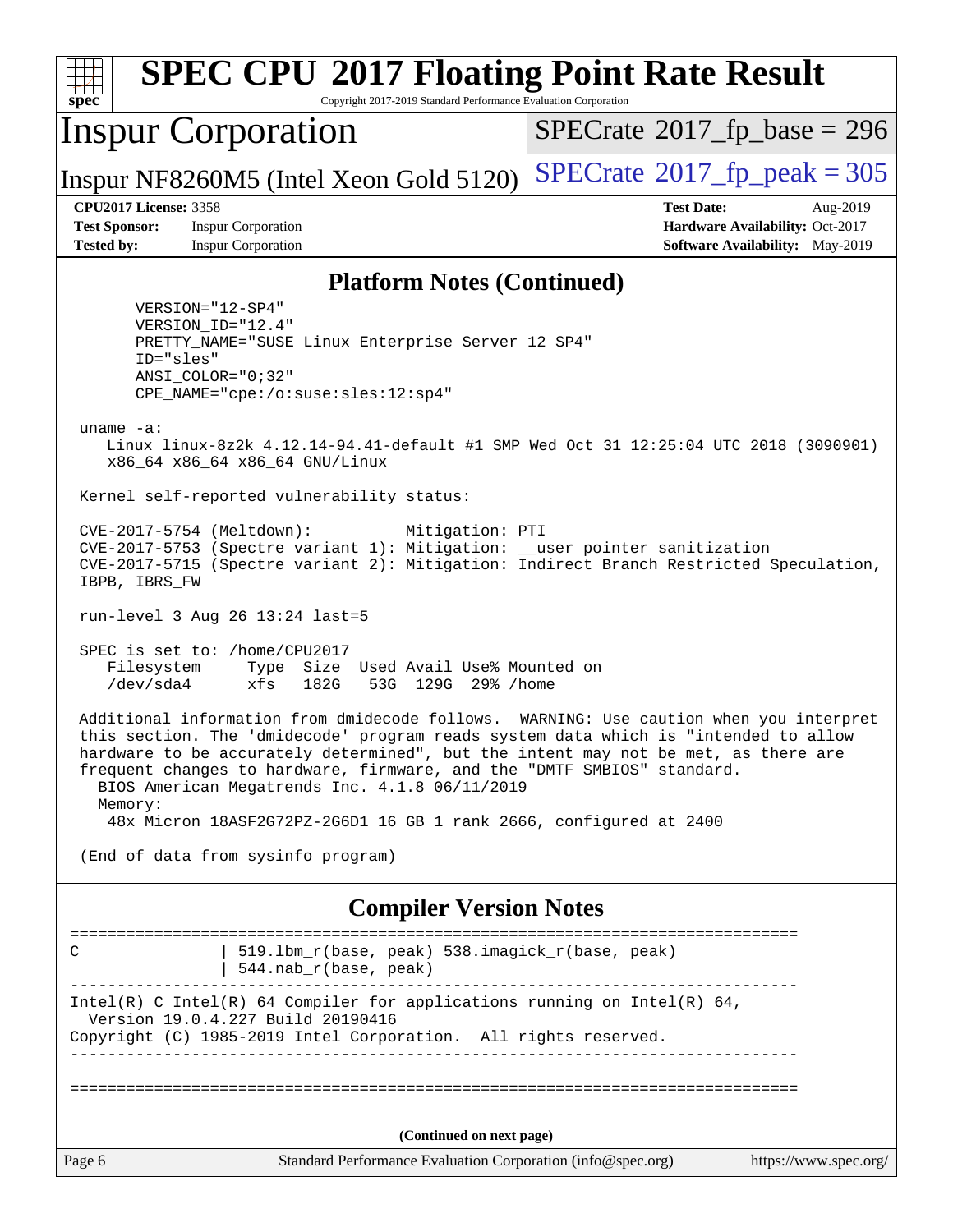| <b>SPEC CPU®2017 Floating Point Rate Result</b><br>Copyright 2017-2019 Standard Performance Evaluation Corporation<br>$spec^*$                                                                                                                                                                                                                                                                                    |                                                                                                     |  |  |  |  |
|-------------------------------------------------------------------------------------------------------------------------------------------------------------------------------------------------------------------------------------------------------------------------------------------------------------------------------------------------------------------------------------------------------------------|-----------------------------------------------------------------------------------------------------|--|--|--|--|
| <b>Inspur Corporation</b>                                                                                                                                                                                                                                                                                                                                                                                         | $SPECTate$ <sup>®</sup> 2017_fp_base = 296                                                          |  |  |  |  |
| Inspur NF8260M5 (Intel Xeon Gold 5120)                                                                                                                                                                                                                                                                                                                                                                            | $SPECTate$ <sup>®</sup> 2017_fp_peak = 305                                                          |  |  |  |  |
| <b>CPU2017 License: 3358</b><br><b>Test Sponsor:</b><br><b>Inspur Corporation</b><br><b>Inspur Corporation</b><br><b>Tested by:</b>                                                                                                                                                                                                                                                                               | <b>Test Date:</b><br>Aug-2019<br>Hardware Availability: Oct-2017<br>Software Availability: May-2019 |  |  |  |  |
| <b>Compiler Version Notes (Continued)</b>                                                                                                                                                                                                                                                                                                                                                                         |                                                                                                     |  |  |  |  |
| 508.namd_r(base, peak) 510.parest_r(base, peak)<br>$C++$                                                                                                                                                                                                                                                                                                                                                          |                                                                                                     |  |  |  |  |
| Intel(R) $C++$ Intel(R) 64 Compiler for applications running on Intel(R) 64,<br>Version 19.0.4.227 Build 20190416<br>Copyright (C) 1985-2019 Intel Corporation. All rights reserved.                                                                                                                                                                                                                              |                                                                                                     |  |  |  |  |
| =========================<br>511.povray_r(base, peak) 526.blender_r(base, peak)<br>$C++$ , $C$                                                                                                                                                                                                                                                                                                                    | ----------------------------                                                                        |  |  |  |  |
| Intel(R) $C++$ Intel(R) 64 Compiler for applications running on Intel(R) 64,<br>Version 19.0.4.227 Build 20190416<br>Copyright (C) 1985-2019 Intel Corporation. All rights reserved.<br>Intel(R) C Intel(R) 64 Compiler for applications running on Intel(R) 64,<br>Version 19.0.4.227 Build 20190416<br>Copyright (C) 1985-2019 Intel Corporation. All rights reserved.                                          |                                                                                                     |  |  |  |  |
| =============================<br>$C++$ , C, Fortran   507.cactuBSSN_r(base, peak)<br>Intel(R) $C++$ Intel(R) 64 Compiler for applications running on Intel(R) 64,                                                                                                                                                                                                                                                 |                                                                                                     |  |  |  |  |
| Version 19.0.4.227 Build 20190416<br>Copyright (C) 1985-2019 Intel Corporation. All rights reserved.<br>Intel(R) C Intel(R) 64 Compiler for applications running on Intel(R) 64,<br>Version 19.0.4.227 Build 20190416<br>Copyright (C) 1985-2019 Intel Corporation. All rights reserved.<br>$Intel(R)$ Fortran Intel(R) 64 Compiler for applications running on Intel(R)<br>64, Version 19.0.4.227 Build 20190416 |                                                                                                     |  |  |  |  |
| Copyright (C) 1985-2019 Intel Corporation. All rights reserved.                                                                                                                                                                                                                                                                                                                                                   |                                                                                                     |  |  |  |  |
| 503.bwaves_r(base, peak) 549.fotonik3d_r(base, peak)<br>Fortran<br>554.roms_r(base, peak)<br>______________________________                                                                                                                                                                                                                                                                                       |                                                                                                     |  |  |  |  |
| $Intel(R)$ Fortran Intel(R) 64 Compiler for applications running on Intel(R)<br>64, Version 19.0.4.227 Build 20190416<br>Copyright (C) 1985-2019 Intel Corporation. All rights reserved.                                                                                                                                                                                                                          |                                                                                                     |  |  |  |  |
|                                                                                                                                                                                                                                                                                                                                                                                                                   |                                                                                                     |  |  |  |  |
| Fortran, C   521.wrf_r(base, peak) $527.cam4_r(base, peak)$<br>$Intel(R)$ Fortran Intel(R) 64 Compiler for applications running on Intel(R)<br>64, Version 19.0.4.227 Build 20190416<br>Copyright (C) 1985-2019 Intel Corporation. All rights reserved.                                                                                                                                                           |                                                                                                     |  |  |  |  |
|                                                                                                                                                                                                                                                                                                                                                                                                                   |                                                                                                     |  |  |  |  |
| (Continued on next page)<br>Page 7<br>Standard Performance Evaluation Corporation (info@spec.org)                                                                                                                                                                                                                                                                                                                 | https://www.spec.org/                                                                               |  |  |  |  |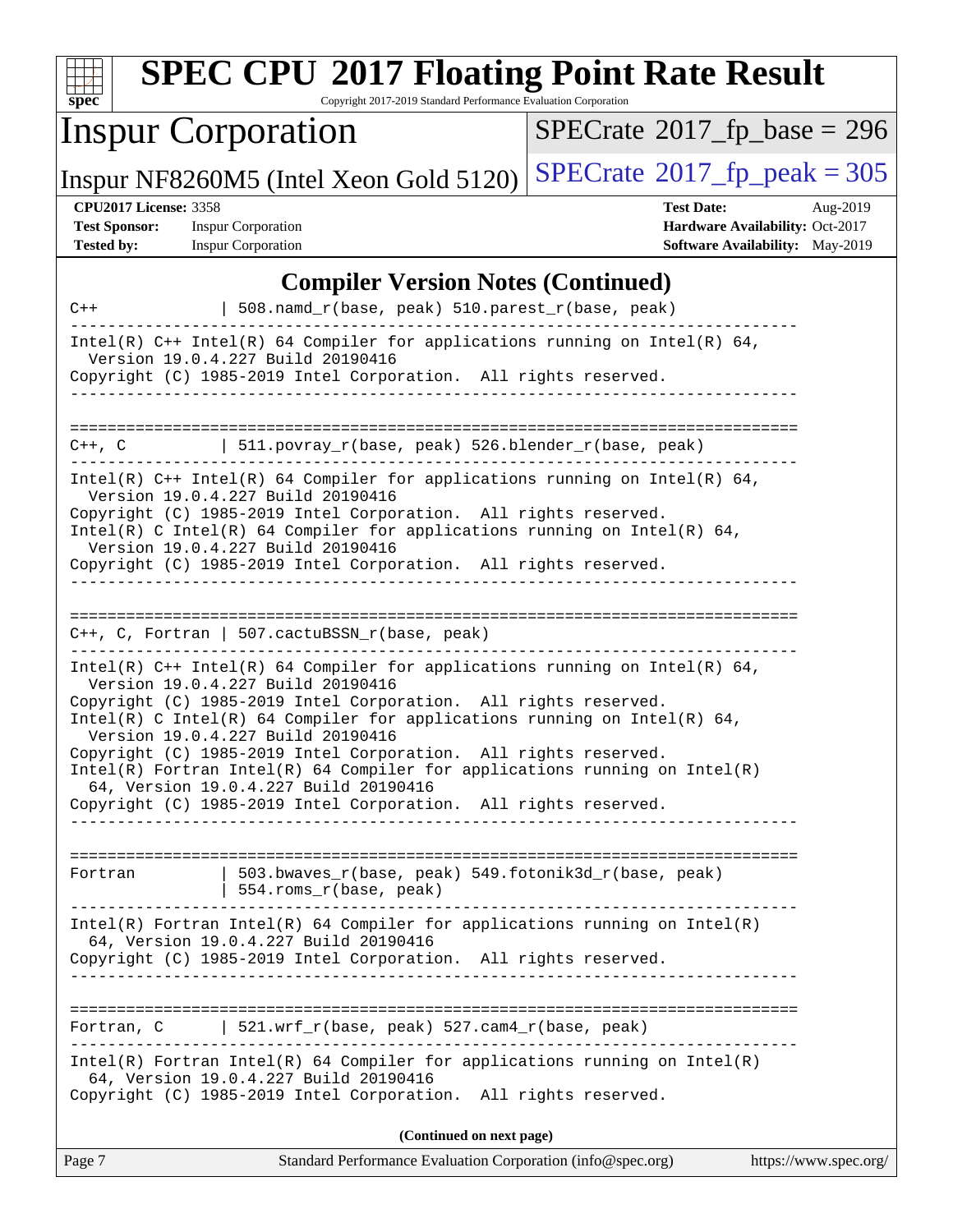

# **[SPEC CPU](http://www.spec.org/auto/cpu2017/Docs/result-fields.html#SPECCPU2017FloatingPointRateResult)[2017 Floating Point Rate Result](http://www.spec.org/auto/cpu2017/Docs/result-fields.html#SPECCPU2017FloatingPointRateResult)**

Copyright 2017-2019 Standard Performance Evaluation Corporation

## Inspur Corporation

 $SPECTate$ <sup>®</sup>[2017\\_fp\\_base =](http://www.spec.org/auto/cpu2017/Docs/result-fields.html#SPECrate2017fpbase) 296

Inspur NF8260M5 (Intel Xeon Gold 5120)  $SPECrate^{\circ}2017_f$  $SPECrate^{\circ}2017_f$  peak = 305

**[Test Sponsor:](http://www.spec.org/auto/cpu2017/Docs/result-fields.html#TestSponsor)** Inspur Corporation **[Hardware Availability:](http://www.spec.org/auto/cpu2017/Docs/result-fields.html#HardwareAvailability)** Oct-2017 **[Tested by:](http://www.spec.org/auto/cpu2017/Docs/result-fields.html#Testedby)** Inspur Corporation **[Software Availability:](http://www.spec.org/auto/cpu2017/Docs/result-fields.html#SoftwareAvailability)** May-2019

**[CPU2017 License:](http://www.spec.org/auto/cpu2017/Docs/result-fields.html#CPU2017License)** 3358 **[Test Date:](http://www.spec.org/auto/cpu2017/Docs/result-fields.html#TestDate)** Aug-2019

#### **[Compiler Version Notes \(Continued\)](http://www.spec.org/auto/cpu2017/Docs/result-fields.html#CompilerVersionNotes)**

Intel(R) C Intel(R) 64 Compiler for applications running on Intel(R) 64, Version 19.0.4.227 Build 20190416 Copyright (C) 1985-2019 Intel Corporation. All rights reserved.

------------------------------------------------------------------------------

### **[Base Compiler Invocation](http://www.spec.org/auto/cpu2017/Docs/result-fields.html#BaseCompilerInvocation)**

[C benchmarks](http://www.spec.org/auto/cpu2017/Docs/result-fields.html#Cbenchmarks): [icc -m64 -std=c11](http://www.spec.org/cpu2017/results/res2019q3/cpu2017-20190901-17332.flags.html#user_CCbase_intel_icc_64bit_c11_33ee0cdaae7deeeab2a9725423ba97205ce30f63b9926c2519791662299b76a0318f32ddfffdc46587804de3178b4f9328c46fa7c2b0cd779d7a61945c91cd35)

[C++ benchmarks:](http://www.spec.org/auto/cpu2017/Docs/result-fields.html#CXXbenchmarks) [icpc -m64](http://www.spec.org/cpu2017/results/res2019q3/cpu2017-20190901-17332.flags.html#user_CXXbase_intel_icpc_64bit_4ecb2543ae3f1412ef961e0650ca070fec7b7afdcd6ed48761b84423119d1bf6bdf5cad15b44d48e7256388bc77273b966e5eb805aefd121eb22e9299b2ec9d9)

[Fortran benchmarks](http://www.spec.org/auto/cpu2017/Docs/result-fields.html#Fortranbenchmarks): [ifort -m64](http://www.spec.org/cpu2017/results/res2019q3/cpu2017-20190901-17332.flags.html#user_FCbase_intel_ifort_64bit_24f2bb282fbaeffd6157abe4f878425411749daecae9a33200eee2bee2fe76f3b89351d69a8130dd5949958ce389cf37ff59a95e7a40d588e8d3a57e0c3fd751)

[Benchmarks using both Fortran and C](http://www.spec.org/auto/cpu2017/Docs/result-fields.html#BenchmarksusingbothFortranandC): [ifort -m64](http://www.spec.org/cpu2017/results/res2019q3/cpu2017-20190901-17332.flags.html#user_CC_FCbase_intel_ifort_64bit_24f2bb282fbaeffd6157abe4f878425411749daecae9a33200eee2bee2fe76f3b89351d69a8130dd5949958ce389cf37ff59a95e7a40d588e8d3a57e0c3fd751) [icc -m64 -std=c11](http://www.spec.org/cpu2017/results/res2019q3/cpu2017-20190901-17332.flags.html#user_CC_FCbase_intel_icc_64bit_c11_33ee0cdaae7deeeab2a9725423ba97205ce30f63b9926c2519791662299b76a0318f32ddfffdc46587804de3178b4f9328c46fa7c2b0cd779d7a61945c91cd35)

[Benchmarks using both C and C++](http://www.spec.org/auto/cpu2017/Docs/result-fields.html#BenchmarksusingbothCandCXX): [icpc -m64](http://www.spec.org/cpu2017/results/res2019q3/cpu2017-20190901-17332.flags.html#user_CC_CXXbase_intel_icpc_64bit_4ecb2543ae3f1412ef961e0650ca070fec7b7afdcd6ed48761b84423119d1bf6bdf5cad15b44d48e7256388bc77273b966e5eb805aefd121eb22e9299b2ec9d9) [icc -m64 -std=c11](http://www.spec.org/cpu2017/results/res2019q3/cpu2017-20190901-17332.flags.html#user_CC_CXXbase_intel_icc_64bit_c11_33ee0cdaae7deeeab2a9725423ba97205ce30f63b9926c2519791662299b76a0318f32ddfffdc46587804de3178b4f9328c46fa7c2b0cd779d7a61945c91cd35)

[Benchmarks using Fortran, C, and C++:](http://www.spec.org/auto/cpu2017/Docs/result-fields.html#BenchmarksusingFortranCandCXX) [icpc -m64](http://www.spec.org/cpu2017/results/res2019q3/cpu2017-20190901-17332.flags.html#user_CC_CXX_FCbase_intel_icpc_64bit_4ecb2543ae3f1412ef961e0650ca070fec7b7afdcd6ed48761b84423119d1bf6bdf5cad15b44d48e7256388bc77273b966e5eb805aefd121eb22e9299b2ec9d9) [icc -m64 -std=c11](http://www.spec.org/cpu2017/results/res2019q3/cpu2017-20190901-17332.flags.html#user_CC_CXX_FCbase_intel_icc_64bit_c11_33ee0cdaae7deeeab2a9725423ba97205ce30f63b9926c2519791662299b76a0318f32ddfffdc46587804de3178b4f9328c46fa7c2b0cd779d7a61945c91cd35) [ifort -m64](http://www.spec.org/cpu2017/results/res2019q3/cpu2017-20190901-17332.flags.html#user_CC_CXX_FCbase_intel_ifort_64bit_24f2bb282fbaeffd6157abe4f878425411749daecae9a33200eee2bee2fe76f3b89351d69a8130dd5949958ce389cf37ff59a95e7a40d588e8d3a57e0c3fd751)

#### **[Base Portability Flags](http://www.spec.org/auto/cpu2017/Docs/result-fields.html#BasePortabilityFlags)**

 503.bwaves\_r: [-DSPEC\\_LP64](http://www.spec.org/cpu2017/results/res2019q3/cpu2017-20190901-17332.flags.html#suite_basePORTABILITY503_bwaves_r_DSPEC_LP64) 507.cactuBSSN\_r: [-DSPEC\\_LP64](http://www.spec.org/cpu2017/results/res2019q3/cpu2017-20190901-17332.flags.html#suite_basePORTABILITY507_cactuBSSN_r_DSPEC_LP64) 508.namd\_r: [-DSPEC\\_LP64](http://www.spec.org/cpu2017/results/res2019q3/cpu2017-20190901-17332.flags.html#suite_basePORTABILITY508_namd_r_DSPEC_LP64) 510.parest\_r: [-DSPEC\\_LP64](http://www.spec.org/cpu2017/results/res2019q3/cpu2017-20190901-17332.flags.html#suite_basePORTABILITY510_parest_r_DSPEC_LP64) 511.povray\_r: [-DSPEC\\_LP64](http://www.spec.org/cpu2017/results/res2019q3/cpu2017-20190901-17332.flags.html#suite_basePORTABILITY511_povray_r_DSPEC_LP64) 519.lbm\_r: [-DSPEC\\_LP64](http://www.spec.org/cpu2017/results/res2019q3/cpu2017-20190901-17332.flags.html#suite_basePORTABILITY519_lbm_r_DSPEC_LP64) 521.wrf\_r: [-DSPEC\\_LP64](http://www.spec.org/cpu2017/results/res2019q3/cpu2017-20190901-17332.flags.html#suite_basePORTABILITY521_wrf_r_DSPEC_LP64) [-DSPEC\\_CASE\\_FLAG](http://www.spec.org/cpu2017/results/res2019q3/cpu2017-20190901-17332.flags.html#b521.wrf_r_baseCPORTABILITY_DSPEC_CASE_FLAG) [-convert big\\_endian](http://www.spec.org/cpu2017/results/res2019q3/cpu2017-20190901-17332.flags.html#user_baseFPORTABILITY521_wrf_r_convert_big_endian_c3194028bc08c63ac5d04de18c48ce6d347e4e562e8892b8bdbdc0214820426deb8554edfa529a3fb25a586e65a3d812c835984020483e7e73212c4d31a38223) 526.blender\_r: [-DSPEC\\_LP64](http://www.spec.org/cpu2017/results/res2019q3/cpu2017-20190901-17332.flags.html#suite_basePORTABILITY526_blender_r_DSPEC_LP64) [-DSPEC\\_LINUX](http://www.spec.org/cpu2017/results/res2019q3/cpu2017-20190901-17332.flags.html#b526.blender_r_baseCPORTABILITY_DSPEC_LINUX) [-funsigned-char](http://www.spec.org/cpu2017/results/res2019q3/cpu2017-20190901-17332.flags.html#user_baseCPORTABILITY526_blender_r_force_uchar_40c60f00ab013830e2dd6774aeded3ff59883ba5a1fc5fc14077f794d777847726e2a5858cbc7672e36e1b067e7e5c1d9a74f7176df07886a243d7cc18edfe67) 527.cam4\_r: [-DSPEC\\_LP64](http://www.spec.org/cpu2017/results/res2019q3/cpu2017-20190901-17332.flags.html#suite_basePORTABILITY527_cam4_r_DSPEC_LP64) [-DSPEC\\_CASE\\_FLAG](http://www.spec.org/cpu2017/results/res2019q3/cpu2017-20190901-17332.flags.html#b527.cam4_r_baseCPORTABILITY_DSPEC_CASE_FLAG) 538.imagick\_r: [-DSPEC\\_LP64](http://www.spec.org/cpu2017/results/res2019q3/cpu2017-20190901-17332.flags.html#suite_basePORTABILITY538_imagick_r_DSPEC_LP64) 544.nab\_r: [-DSPEC\\_LP64](http://www.spec.org/cpu2017/results/res2019q3/cpu2017-20190901-17332.flags.html#suite_basePORTABILITY544_nab_r_DSPEC_LP64) 549.fotonik3d\_r: [-DSPEC\\_LP64](http://www.spec.org/cpu2017/results/res2019q3/cpu2017-20190901-17332.flags.html#suite_basePORTABILITY549_fotonik3d_r_DSPEC_LP64) 554.roms\_r: [-DSPEC\\_LP64](http://www.spec.org/cpu2017/results/res2019q3/cpu2017-20190901-17332.flags.html#suite_basePORTABILITY554_roms_r_DSPEC_LP64)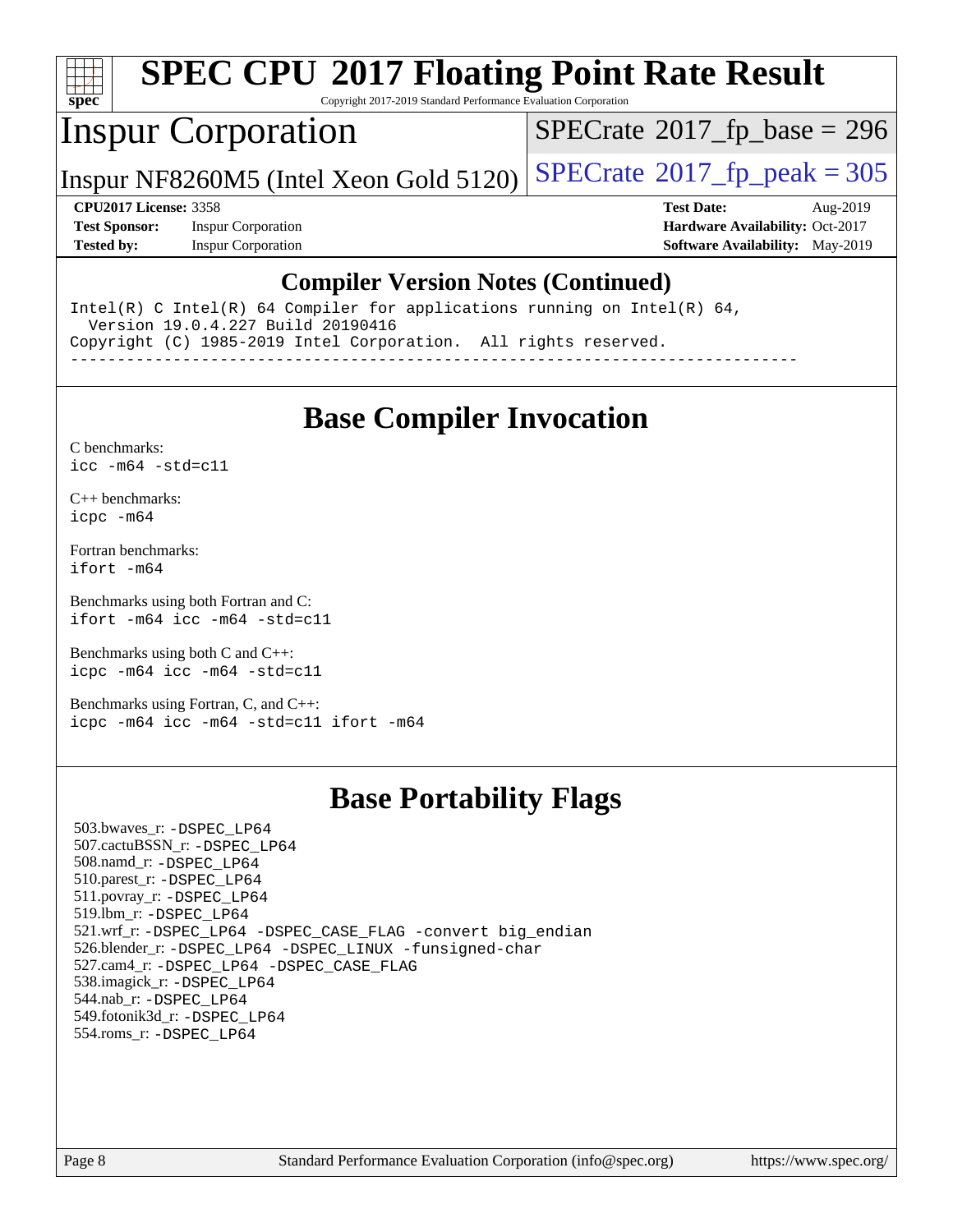| <b>SPEC CPU®2017 Floating Point Rate Result</b><br>spec <sup>®</sup><br>Copyright 2017-2019 Standard Performance Evaluation Corporation                                                      |                                                                                                                   |  |  |  |  |  |
|----------------------------------------------------------------------------------------------------------------------------------------------------------------------------------------------|-------------------------------------------------------------------------------------------------------------------|--|--|--|--|--|
| <b>Inspur Corporation</b>                                                                                                                                                                    | $SPECrate^{\circ}2017$ _fp_base = 296                                                                             |  |  |  |  |  |
| Inspur NF8260M5 (Intel Xeon Gold 5120)                                                                                                                                                       | $SPECTate^{\circ}2017$ _fp_peak = 305                                                                             |  |  |  |  |  |
| <b>CPU2017 License: 3358</b><br><b>Test Sponsor:</b><br><b>Inspur Corporation</b><br><b>Tested by:</b><br><b>Inspur Corporation</b>                                                          | <b>Test Date:</b><br>Aug-2019<br><b>Hardware Availability: Oct-2017</b><br><b>Software Availability:</b> May-2019 |  |  |  |  |  |
| <b>Base Optimization Flags</b>                                                                                                                                                               |                                                                                                                   |  |  |  |  |  |
| C benchmarks:<br>-xCORE-AVX2 -ipo -03 -no-prec-div -qopt-prefetch -ffinite-math-only<br>-qopt-mem-layout-trans=4                                                                             |                                                                                                                   |  |  |  |  |  |
| $C++$ benchmarks:<br>-xCORE-AVX2 -ipo -03 -no-prec-div -qopt-prefetch -ffinite-math-only<br>-qopt-mem-layout-trans=4                                                                         |                                                                                                                   |  |  |  |  |  |
| Fortran benchmarks:<br>-xCORE-AVX2 -ipo -03 -no-prec-div -qopt-prefetch -ffinite-math-only<br>-qopt-mem-layout-trans=4 -auto -nostandard-realloc-lhs<br>-align array32byte                   |                                                                                                                   |  |  |  |  |  |
| Benchmarks using both Fortran and C:<br>-xCORE-AVX2 -ipo -03 -no-prec-div -qopt-prefetch -ffinite-math-only<br>-qopt-mem-layout-trans=4 -auto -nostandard-realloc-lhs<br>-align array32byte  |                                                                                                                   |  |  |  |  |  |
| Benchmarks using both C and C++:<br>-xCORE-AVX2 -ipo -03 -no-prec-div -qopt-prefetch -ffinite-math-only<br>-qopt-mem-layout-trans=4                                                          |                                                                                                                   |  |  |  |  |  |
| Benchmarks using Fortran, C, and C++:<br>-xCORE-AVX2 -ipo -03 -no-prec-div -qopt-prefetch -ffinite-math-only<br>-gopt-mem-layout-trans=4 -auto -nostandard-realloc-lhs<br>-align array32byte |                                                                                                                   |  |  |  |  |  |
| <b>Peak Compiler Invocation</b>                                                                                                                                                              |                                                                                                                   |  |  |  |  |  |
| C benchmarks:<br>$\text{icc}$ -m64 -std=c11                                                                                                                                                  |                                                                                                                   |  |  |  |  |  |
| $C_{++}$ benchmarks:<br>icpc -m64                                                                                                                                                            |                                                                                                                   |  |  |  |  |  |
| Fortran benchmarks:<br>ifort -m64                                                                                                                                                            |                                                                                                                   |  |  |  |  |  |
| Benchmarks using both Fortran and C:<br>ifort -m64 icc -m64 -std=c11                                                                                                                         |                                                                                                                   |  |  |  |  |  |
| Benchmarks using both C and C++:<br>icpc -m64 icc -m64 -std=c11                                                                                                                              |                                                                                                                   |  |  |  |  |  |
| (Continued on next page)                                                                                                                                                                     |                                                                                                                   |  |  |  |  |  |

Page 9 Standard Performance Evaluation Corporation [\(info@spec.org\)](mailto:info@spec.org) <https://www.spec.org/>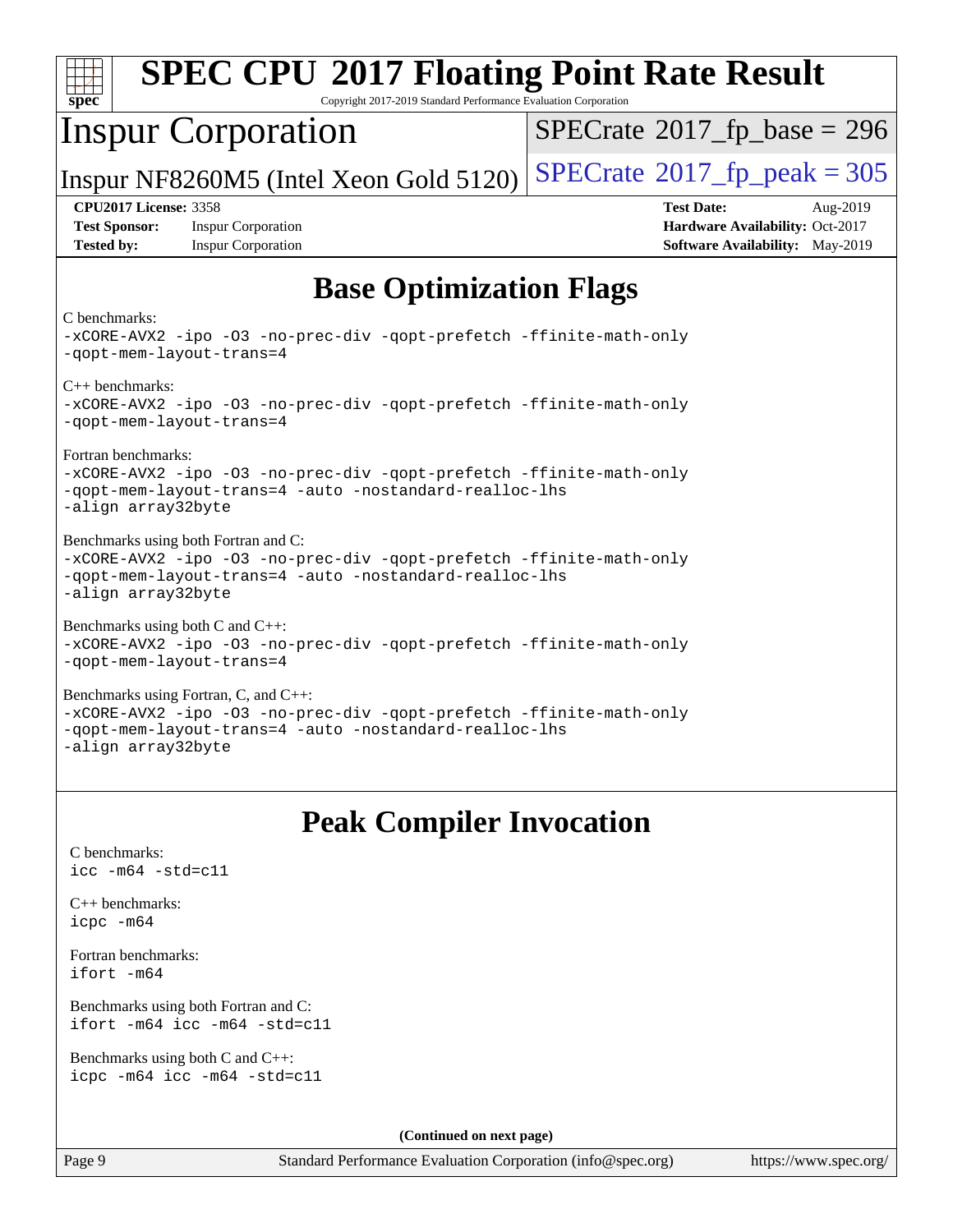

# **[SPEC CPU](http://www.spec.org/auto/cpu2017/Docs/result-fields.html#SPECCPU2017FloatingPointRateResult)[2017 Floating Point Rate Result](http://www.spec.org/auto/cpu2017/Docs/result-fields.html#SPECCPU2017FloatingPointRateResult)**

Copyright 2017-2019 Standard Performance Evaluation Corporation

# Inspur Corporation

 $SPECrate$ <sup>®</sup>[2017\\_fp\\_base =](http://www.spec.org/auto/cpu2017/Docs/result-fields.html#SPECrate2017fpbase) 296

Inspur NF8260M5 (Intel Xeon Gold 5120)  $SPECrate^{\circ}2017_f$  $SPECrate^{\circ}2017_f$  peak = 305

**[Test Sponsor:](http://www.spec.org/auto/cpu2017/Docs/result-fields.html#TestSponsor)** Inspur Corporation **[Hardware Availability:](http://www.spec.org/auto/cpu2017/Docs/result-fields.html#HardwareAvailability)** Oct-2017

**[CPU2017 License:](http://www.spec.org/auto/cpu2017/Docs/result-fields.html#CPU2017License)** 3358 **[Test Date:](http://www.spec.org/auto/cpu2017/Docs/result-fields.html#TestDate)** Aug-2019 **[Tested by:](http://www.spec.org/auto/cpu2017/Docs/result-fields.html#Testedby)** Inspur Corporation **[Software Availability:](http://www.spec.org/auto/cpu2017/Docs/result-fields.html#SoftwareAvailability)** May-2019

# **[Peak Compiler Invocation \(Continued\)](http://www.spec.org/auto/cpu2017/Docs/result-fields.html#PeakCompilerInvocation)**

[Benchmarks using Fortran, C, and C++:](http://www.spec.org/auto/cpu2017/Docs/result-fields.html#BenchmarksusingFortranCandCXX)

[icpc -m64](http://www.spec.org/cpu2017/results/res2019q3/cpu2017-20190901-17332.flags.html#user_CC_CXX_FCpeak_intel_icpc_64bit_4ecb2543ae3f1412ef961e0650ca070fec7b7afdcd6ed48761b84423119d1bf6bdf5cad15b44d48e7256388bc77273b966e5eb805aefd121eb22e9299b2ec9d9) [icc -m64 -std=c11](http://www.spec.org/cpu2017/results/res2019q3/cpu2017-20190901-17332.flags.html#user_CC_CXX_FCpeak_intel_icc_64bit_c11_33ee0cdaae7deeeab2a9725423ba97205ce30f63b9926c2519791662299b76a0318f32ddfffdc46587804de3178b4f9328c46fa7c2b0cd779d7a61945c91cd35) [ifort -m64](http://www.spec.org/cpu2017/results/res2019q3/cpu2017-20190901-17332.flags.html#user_CC_CXX_FCpeak_intel_ifort_64bit_24f2bb282fbaeffd6157abe4f878425411749daecae9a33200eee2bee2fe76f3b89351d69a8130dd5949958ce389cf37ff59a95e7a40d588e8d3a57e0c3fd751)

#### **[Peak Portability Flags](http://www.spec.org/auto/cpu2017/Docs/result-fields.html#PeakPortabilityFlags)**

Same as Base Portability Flags

## **[Peak Optimization Flags](http://www.spec.org/auto/cpu2017/Docs/result-fields.html#PeakOptimizationFlags)**

[C benchmarks](http://www.spec.org/auto/cpu2017/Docs/result-fields.html#Cbenchmarks):

```
 519.lbm_r: -prof-gen(pass 1) -prof-use(pass 2) -ipo -xCORE-AVX2 -O3
-no-prec-div -qopt-prefetch -ffinite-math-only
-qopt-mem-layout-trans=4
```
 538.imagick\_r: [-xCORE-AVX2](http://www.spec.org/cpu2017/results/res2019q3/cpu2017-20190901-17332.flags.html#user_peakCOPTIMIZE538_imagick_r_f-xCORE-AVX2) [-ipo](http://www.spec.org/cpu2017/results/res2019q3/cpu2017-20190901-17332.flags.html#user_peakCOPTIMIZE538_imagick_r_f-ipo) [-O3](http://www.spec.org/cpu2017/results/res2019q3/cpu2017-20190901-17332.flags.html#user_peakCOPTIMIZE538_imagick_r_f-O3) [-no-prec-div](http://www.spec.org/cpu2017/results/res2019q3/cpu2017-20190901-17332.flags.html#user_peakCOPTIMIZE538_imagick_r_f-no-prec-div) [-qopt-prefetch](http://www.spec.org/cpu2017/results/res2019q3/cpu2017-20190901-17332.flags.html#user_peakCOPTIMIZE538_imagick_r_f-qopt-prefetch) [-ffinite-math-only](http://www.spec.org/cpu2017/results/res2019q3/cpu2017-20190901-17332.flags.html#user_peakCOPTIMIZE538_imagick_r_f_finite_math_only_cb91587bd2077682c4b38af759c288ed7c732db004271a9512da14a4f8007909a5f1427ecbf1a0fb78ff2a814402c6114ac565ca162485bbcae155b5e4258871) [-qopt-mem-layout-trans=4](http://www.spec.org/cpu2017/results/res2019q3/cpu2017-20190901-17332.flags.html#user_peakCOPTIMIZE538_imagick_r_f-qopt-mem-layout-trans_fa39e755916c150a61361b7846f310bcdf6f04e385ef281cadf3647acec3f0ae266d1a1d22d972a7087a248fd4e6ca390a3634700869573d231a252c784941a8)

544.nab\_r: Same as 538.imagick\_r

[C++ benchmarks:](http://www.spec.org/auto/cpu2017/Docs/result-fields.html#CXXbenchmarks)

```
 508.namd_r: -prof-gen(pass 1) -prof-use(pass 2) -ipo -xCORE-AVX2 -O3
-no-prec-div -qopt-prefetch -ffinite-math-only
-qopt-mem-layout-trans=4
```
 510.parest\_r: [-xCORE-AVX2](http://www.spec.org/cpu2017/results/res2019q3/cpu2017-20190901-17332.flags.html#user_peakCXXOPTIMIZE510_parest_r_f-xCORE-AVX2) [-ipo](http://www.spec.org/cpu2017/results/res2019q3/cpu2017-20190901-17332.flags.html#user_peakCXXOPTIMIZE510_parest_r_f-ipo) [-O3](http://www.spec.org/cpu2017/results/res2019q3/cpu2017-20190901-17332.flags.html#user_peakCXXOPTIMIZE510_parest_r_f-O3) [-no-prec-div](http://www.spec.org/cpu2017/results/res2019q3/cpu2017-20190901-17332.flags.html#user_peakCXXOPTIMIZE510_parest_r_f-no-prec-div) [-qopt-prefetch](http://www.spec.org/cpu2017/results/res2019q3/cpu2017-20190901-17332.flags.html#user_peakCXXOPTIMIZE510_parest_r_f-qopt-prefetch) [-ffinite-math-only](http://www.spec.org/cpu2017/results/res2019q3/cpu2017-20190901-17332.flags.html#user_peakCXXOPTIMIZE510_parest_r_f_finite_math_only_cb91587bd2077682c4b38af759c288ed7c732db004271a9512da14a4f8007909a5f1427ecbf1a0fb78ff2a814402c6114ac565ca162485bbcae155b5e4258871) [-qopt-mem-layout-trans=4](http://www.spec.org/cpu2017/results/res2019q3/cpu2017-20190901-17332.flags.html#user_peakCXXOPTIMIZE510_parest_r_f-qopt-mem-layout-trans_fa39e755916c150a61361b7846f310bcdf6f04e385ef281cadf3647acec3f0ae266d1a1d22d972a7087a248fd4e6ca390a3634700869573d231a252c784941a8)

[Fortran benchmarks](http://www.spec.org/auto/cpu2017/Docs/result-fields.html#Fortranbenchmarks):

```
 503.bwaves_r: -xCORE-AVX2 -ipo -O3 -no-prec-div -qopt-prefetch
-ffinite-math-only -qopt-mem-layout-trans=4 -auto
-nostandard-realloc-lhs -align array32byte
```
549.fotonik3d\_r: Same as 503.bwaves\_r

```
 554.roms_r: -prof-gen(pass 1) -prof-use(pass 2) -ipo -xCORE-AVX2 -O3
-no-prec-div -qopt-prefetch -ffinite-math-only
-qopt-mem-layout-trans=4 -auto -nostandard-realloc-lhs
-align array32byte
```
**(Continued on next page)**